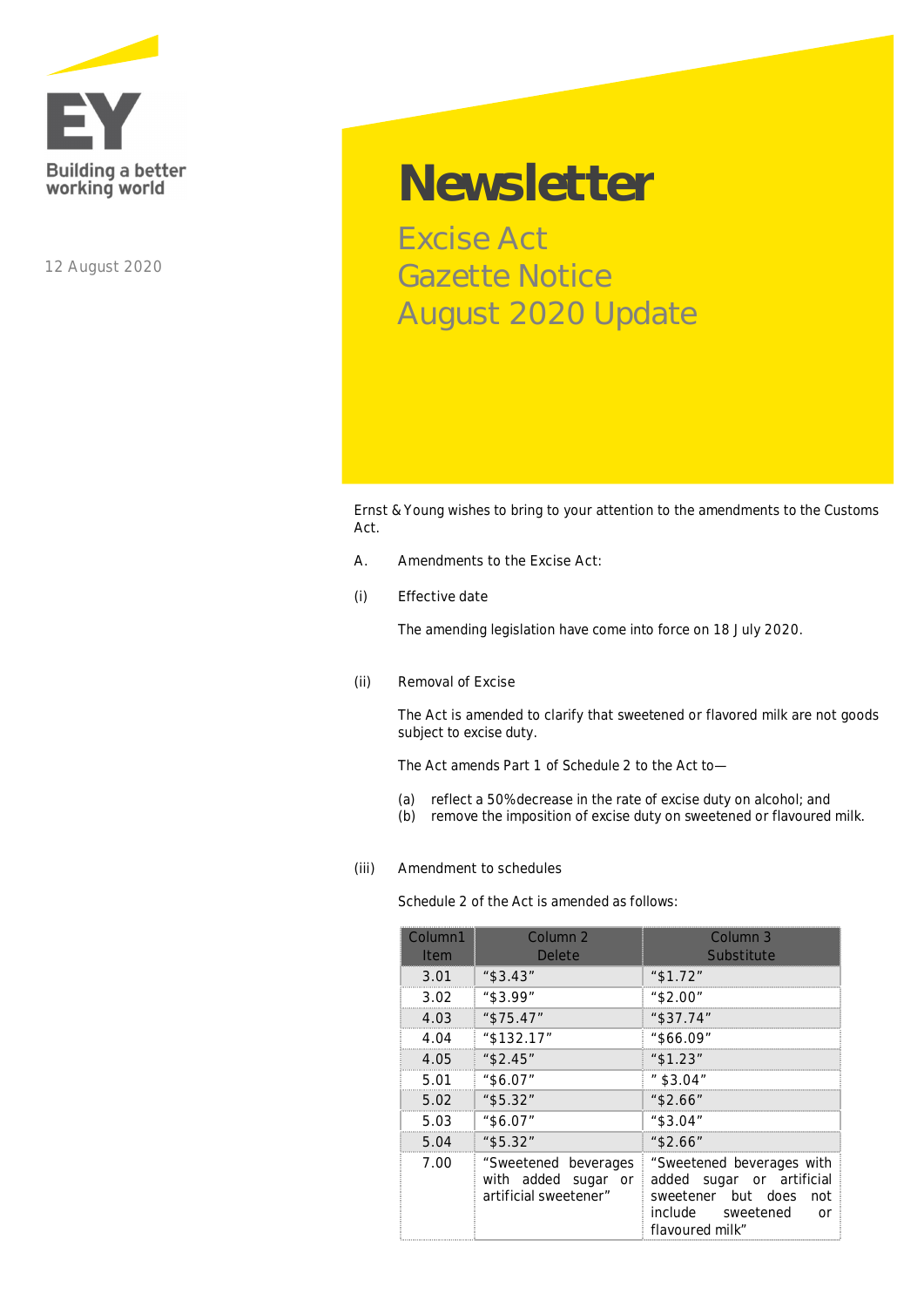

Let us know should you wish to seek clarifications on the issues highlighted.

*Our advice is based on the current taxation legislation and our understanding of FRCS's current interpretation of the law. We note however that, it is our experience that the FRCS can be inconsistent in their interpretation of the tax law and we cannot guarantee that the advice will not be challenged. Nor is it possible to guarantee the outcome of such a challenge if it occurs. Should you have any contact from the FRCS in respect of this advice, we recommend that you contact us for advice on how to proceed.*

*It is also important that you ask us to review any advice already given if a transaction is delayed, or is to be repeated, or if an apparently similar transaction is to be undertaken. Our original advice may no longer be applicable or appropriate in such circumstances.*